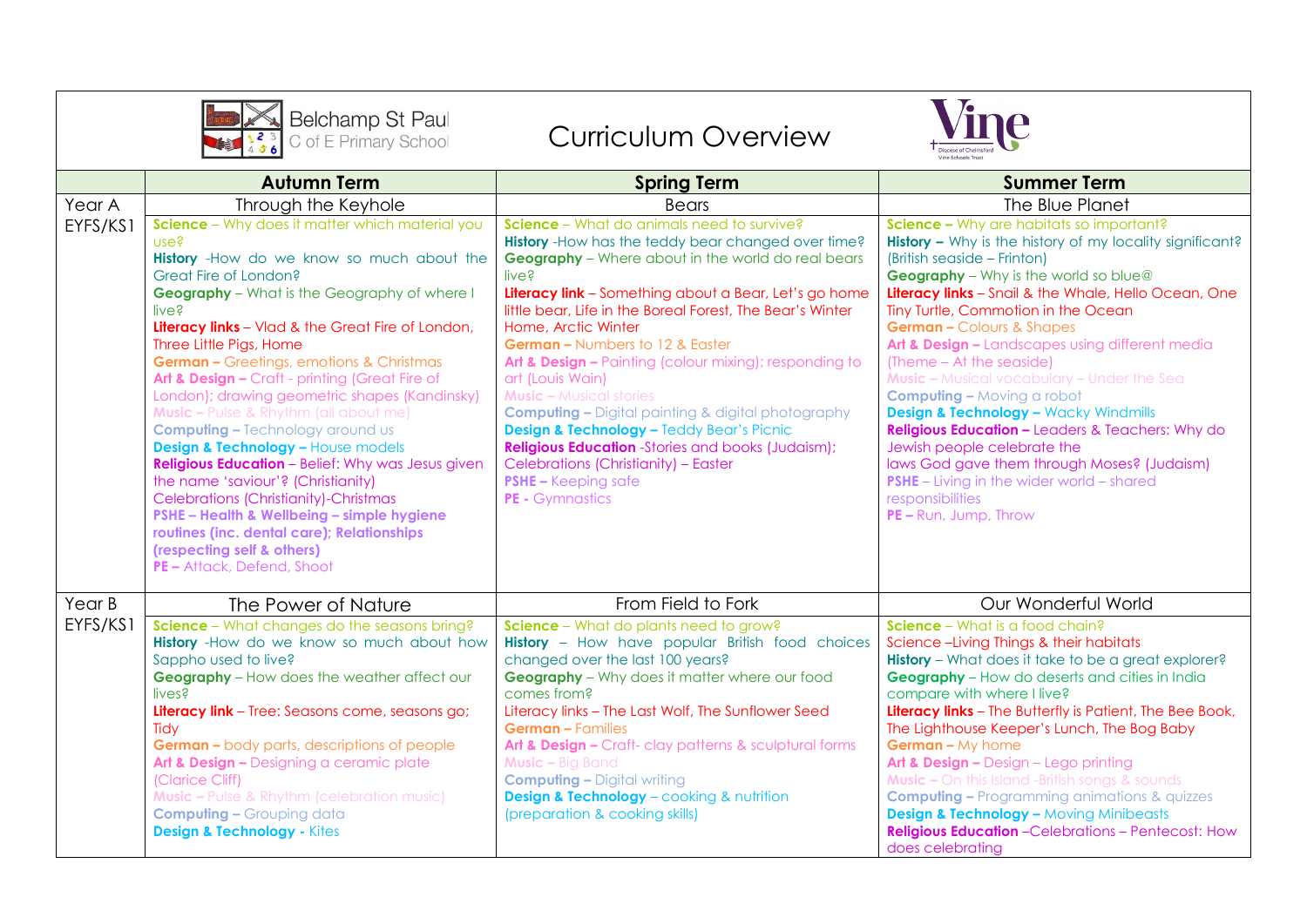| <b>Religious Education</b> - Belonging: Why is giving<br>Tzedakah important to Jewish families?<br>(Judaism); Festivals of Light (including Christmas)<br><b>PSHE</b> - Families & Relationships<br>PE - Attack, Defend, Shoot                                                                                                                                                                                                                                                                                                                                                                                                                                                                                                                                     | <b>Religious Education</b> - Stories & Books. What did Jesus<br>teach about God in his parables? (Christianity); Lent<br>& Easter (Chritianity); Chinese New Year<br><b>PSHE</b> - Health & Wellbeing (emotions, sleep &<br>relaxation, how to stay safe, people who help to keep<br>use safe, dental care)<br>$PE-Gymnastics$                                                                                                                                                                                                                                                                                                                                                                                                           | Pentecost remind Christians that God is with them<br>always? (Christianity); Prayer/ worship<br>Why do Christians pray to God and worship him?<br>(Christianity)<br>PSHE - Economic wellbeing - money; communities<br>PE - Run, Jump, Throw                                                                                                                                                                                                                                                                                                                                                                                                                                                                |
|--------------------------------------------------------------------------------------------------------------------------------------------------------------------------------------------------------------------------------------------------------------------------------------------------------------------------------------------------------------------------------------------------------------------------------------------------------------------------------------------------------------------------------------------------------------------------------------------------------------------------------------------------------------------------------------------------------------------------------------------------------------------|------------------------------------------------------------------------------------------------------------------------------------------------------------------------------------------------------------------------------------------------------------------------------------------------------------------------------------------------------------------------------------------------------------------------------------------------------------------------------------------------------------------------------------------------------------------------------------------------------------------------------------------------------------------------------------------------------------------------------------------|------------------------------------------------------------------------------------------------------------------------------------------------------------------------------------------------------------------------------------------------------------------------------------------------------------------------------------------------------------------------------------------------------------------------------------------------------------------------------------------------------------------------------------------------------------------------------------------------------------------------------------------------------------------------------------------------------------|
|                                                                                                                                                                                                                                                                                                                                                                                                                                                                                                                                                                                                                                                                                                                                                                    |                                                                                                                                                                                                                                                                                                                                                                                                                                                                                                                                                                                                                                                                                                                                          | Zoom to the Moon                                                                                                                                                                                                                                                                                                                                                                                                                                                                                                                                                                                                                                                                                           |
| (Body parts & senses)<br>History - Who is the greatest history maker?<br>(Significant people)<br>Geography - Why don't penguins need to fly?<br>Literacy link - Penguin Problems, 365Penguins,<br>Lost & Found<br>German - Days, numbers to 31, birthdays<br>Art & Design - Studying natural forms in the world<br>around them<br><b>Music - Classical music</b><br><b>Computing - Information technology around us</b><br><b>Design &amp; Technology - Penguins</b><br><b>Religious Education</b> - Believing: Teshuvah /<br>Forgiveness. How does the story of Jonah help<br>Jewish people think about new starts? (Judaism);<br>Festivals of Light (including Christmas)<br><b>PSHE-Relationships - What makes a good friend?</b><br>PE - Attack, Defend, Shoot | similar? (Identifying and classifying)<br>History - How do our favourite toys & games compare<br>with those in the 1960s?<br><b>Geography</b> - How does Kampong Ayer compare<br>with where I live?<br>Literacy links - Dogger, The Velveteen Rabbit<br>Sculptures & collages<br><b>German</b> – Time<br>Art & Design - Craft: weaving a picture (animal<br>design)<br><b>Music - African call &amp; response songs</b><br><b>Computing - robot algorithms</b><br><b>Design &amp; Technology - Puppets</b><br><b>Religious Education</b> - Symbols & Artefacts<br>Resurrection / joy. What are the best symbols of Jesus'<br>death & resurrection at Easter? (Christianity)<br><b>PSHE</b> - Families & Relationships<br>PE - Gymnastics | Science - What makes a good<br>plane/boat/spaceship? (powers; materials)<br>History - Why is Neil Armstrong so famous? (History<br>Makers)<br>Geography - What's up in space?<br>Literacy Links - Bob, the man on the moon, The Way<br><b>Back Home</b><br><b>German - Clothing &amp; shopping</b><br>Art & Design - Sculpture & mixed media<br><b>Music -</b> Dynamics, timbre, tempo (Space)<br><b>Computing - pictograms &amp; making music</b><br><b>Design &amp; Technology - Vehicles</b><br><b>Religious Education</b> - Leaders & Teachers Disciple /<br>faith: Why do Christians trust Jesus and follow him?<br>(Christianity)<br><b>PSHE</b> - Families & Relationships<br>PE - Run, Jump, Throw |
| Beyond the Magic Kingdom                                                                                                                                                                                                                                                                                                                                                                                                                                                                                                                                                                                                                                                                                                                                           | <b>Extraordinary Tales</b>                                                                                                                                                                                                                                                                                                                                                                                                                                                                                                                                                                                                                                                                                                               | A Bug's Life                                                                                                                                                                                                                                                                                                                                                                                                                                                                                                                                                                                                                                                                                               |
| <b>Science</b> - Electricity (simple circuits, insulators &<br>conductors)/Animals inc. humans (digestive<br>system, teeth & food chains)<br><b>History</b> - How did the lives of ancient Britons<br>change during the Stone Age?<br><b>Geography</b> - What is the sunshine state really<br>like?<br><b>Literacy link</b> - Stig of the Dump<br><b>German-Pets</b><br>Art & Design - Prehistoric art - drawing, painting<br>and working with charcoal<br><b>Music - Samba &amp; Carnival sounds (South)</b><br>America)<br><b>Computing - Connecting computers &amp; stop-</b>                                                                                                                                                                                   | Science - States of Matter (changes of state,<br>evaporation, condensation)<br><b>History</b> - Who were the Anglo Saxons and how do we<br>know what was important to them?<br><b>Geography</b> - Why do some earthquakes cause more<br>damage than others?<br>Literacy link - Survivors: Extraordinary Tales from the<br>Wild and Beyond, The Explorer<br><b>German - weather, months, seasons</b><br>Art & Design - Craft - creating mood boards,<br>weaving & sewing<br><b>Music -</b> Creating compositions (mountains)<br><b>Computing - sequencing sounds &amp; branching</b><br>databases<br><b>Design &amp; Technology - Design an earthquake proof</b>                                                                          | Science - Rocks/ Living Things and habitats<br>(classification keys)<br>History - What is the secret of the standing stones?<br>(Bronze Age)<br><b>Geography</b> - How can we live more sustainably?<br>Literacy Link - Beetle Boy<br><b>German - Fruit &amp; vegetables, shopping</b><br>Art & Design - creating puppets, drawing from<br>observation & creating a cartoon<br><b>Music - Rock &amp; Roll - origins &amp; features</b><br><b>Computing - Desktop publishing; events &amp; actions in</b><br>programs<br><b>Design &amp; Technology - Making bug hotels</b><br><b>Religious Education</b> - Religion, Family & Community<br>(Christianity)                                                  |
|                                                                                                                                                                                                                                                                                                                                                                                                                                                                                                                                                                                                                                                                                                                                                                    | People & Penguins<br>Science - What makes are bodies so special?<br>frame animation                                                                                                                                                                                                                                                                                                                                                                                                                                                                                                                                                                                                                                                      | We all went on safari<br>Science - In what ways are animals different &                                                                                                                                                                                                                                                                                                                                                                                                                                                                                                                                                                                                                                    |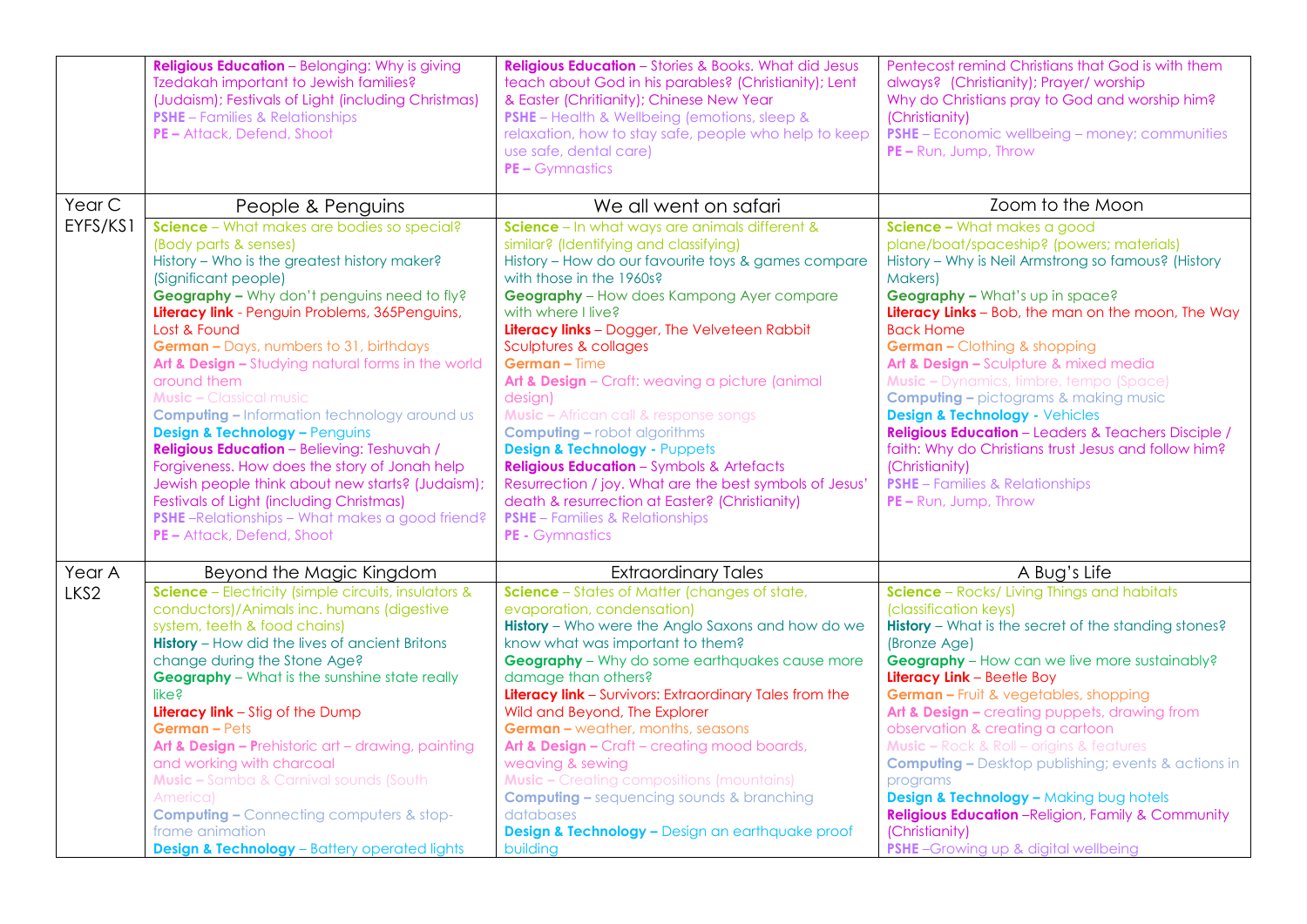|        | <b>Religious Education</b> - Inspirational people<br>(Christianity & Islam - prophethood)<br><b>PSHE-Safety First and Aiming High</b><br>PE - Invasions games (netball) & fitness                                                                                                                                                                                                                                                                                                                                                                                                                                                                                                                                                                                                                  | <b>Religious Education</b> - Inspirational people (Hinduism<br>dharma)<br><b>PSHE-Money Matters &amp; Be Yourself</b><br>PE - Gymnastics & Rounders                                                                                                                                                                                                                                                                                                                                                                                                                                                                                                                                                                                                                                                            | <b>PE - Tennis &amp; Athletics</b>                                                                                                                                                                                                                                                                                                                                                                                                                                                                                                                                                                                                                                                                                        |
|--------|----------------------------------------------------------------------------------------------------------------------------------------------------------------------------------------------------------------------------------------------------------------------------------------------------------------------------------------------------------------------------------------------------------------------------------------------------------------------------------------------------------------------------------------------------------------------------------------------------------------------------------------------------------------------------------------------------------------------------------------------------------------------------------------------------|----------------------------------------------------------------------------------------------------------------------------------------------------------------------------------------------------------------------------------------------------------------------------------------------------------------------------------------------------------------------------------------------------------------------------------------------------------------------------------------------------------------------------------------------------------------------------------------------------------------------------------------------------------------------------------------------------------------------------------------------------------------------------------------------------------------|---------------------------------------------------------------------------------------------------------------------------------------------------------------------------------------------------------------------------------------------------------------------------------------------------------------------------------------------------------------------------------------------------------------------------------------------------------------------------------------------------------------------------------------------------------------------------------------------------------------------------------------------------------------------------------------------------------------------------|
| Year B | The Force of The Norse                                                                                                                                                                                                                                                                                                                                                                                                                                                                                                                                                                                                                                                                                                                                                                             | Herbology - Plants & Potions                                                                                                                                                                                                                                                                                                                                                                                                                                                                                                                                                                                                                                                                                                                                                                                   | Pixar                                                                                                                                                                                                                                                                                                                                                                                                                                                                                                                                                                                                                                                                                                                     |
| LKS2   | <b>Science</b> - Forces & Magnets<br><b>History</b> - What did the Vikings want and how did<br>Alfred help to stop them getting it?<br><b>Geography</b> - How & why is my local environment<br>changing?<br>German - In & Around Where I live<br><b>Literacy link</b> - Riddle of the Runes<br>Art & Design - Still life drawing (Paul Cezanne);<br>wire creations<br><b>Music -</b> Developing singing techniques (Vikings)<br><b>Computing - The internet and audio editing</b><br><b>Design &amp; Technology - Viking shields</b><br>Religious Education - Religion & the Individual -<br><b>Reconciliation (Christianity)</b><br><b>PSHE-Think Positive &amp; TEAM</b><br>PE - Invasion games (rugby) & dance                                                                                  | Science - Plants / Animals inc. humans (nutrition,<br>skeleton & muscles)<br><b>History</b> - How do artefacts help us understand the<br>lives of people in Iron Age Britain?<br><b>Geography</b> - Why are jungles so wet & desserts so<br>dry?<br>Literacy links - Harry Potter<br><b>German - Daily life &amp; chores</b><br>Art & Design - Flower of life (geometric pattern;<br>sculpture - carving soap (Barbara Hepworth)<br><b>Music - Body &amp; Tuned percussions (Rainforests)</b><br><b>Computing - repetition in shapes &amp; data logging</b><br><b>Design &amp; Technology - Bread making; Designing</b><br>wands<br>Religious Education - Karma (Hinduism); Symbols &<br>Religious expression (Christianity)<br><b>PSHE</b> -Diverse Britain & VIPs<br>PE - Badminton & Ballroom & Latin dance | Science - Light (reflection & shadows) and Sound<br><b>History</b> - How did the arrivals of the Romans change<br><b>Britain?</b><br><b>Geography</b> - Why do people live in megacities?<br>Literacy link - The Thieves of Ostia<br><b>German - Holidays, countries &amp; travel</b><br>Art & Design - Reflection & symmetry<br><b>Music - Adapting &amp; transposing motifs - Romans</b><br><b>Computing - Photo editing &amp; repetition in games</b><br><b>Design &amp; Technology - Puppets (Insects)</b><br><b>Religious Education</b> - Beliefs in Action in the World<br>(Christianity)<br><b>PSHE</b> - It's My Body & One World<br>PE - Country dancing & athletics                                             |
| Year A | <b>Explosive Times</b>                                                                                                                                                                                                                                                                                                                                                                                                                                                                                                                                                                                                                                                                                                                                                                             | <b>Beyond Boundaries</b>                                                                                                                                                                                                                                                                                                                                                                                                                                                                                                                                                                                                                                                                                                                                                                                       | The Rain Player                                                                                                                                                                                                                                                                                                                                                                                                                                                                                                                                                                                                                                                                                                           |
| UKS2   | Science - Light (how it travels, how we see,<br>shadows<br><b>History</b> - Why was winning the Battle of Britain<br>1940 so important?<br><b>Geography</b> - How do volcanoes effect the lives<br>of people on Hiemaey?<br><b>Literacy link - War Horse</b><br>German - My School<br>Art & Design - Every picture tells a story - re-<br>enacting a poignant war scene<br><b>Music - The Songs of World War II</b><br><b>Computing - Sharing information &amp; video editing</b><br><b>Design &amp; Technology - Automata animals -</b><br>designing a CAM system<br><b>Religious Education</b> - How do Christians show<br>their belief that Jesus is God incarnate?<br><b>PSHE-Safety First &amp; TEAM - working</b><br>collaboratively (relationships)<br>PE-Invasion games (netball & hockey) | <b>Science</b> - Earth & Space/Forces<br><b>History</b> - Why did Britain once rule the largest empire<br>the world has ever seen?<br><b>Geography</b> - How is climate change affecting the<br>world?<br>Literacy link - The Jamie Drake Equation<br><b>German - Jobs &amp; Future Plans</b><br>Art & Design - Design for a purpose - coat of arms<br><b>Music - Film music - exploring and identifying</b><br>characteristics<br><b>Computing -selection in physical computing &amp; flat-file</b><br>databases<br><b>Design &amp; Technology</b><br><b>Religious Education</b> - Atman/Braham (Hinduism)<br><b>PSHE-Money Matters &amp; Diverse Britain</b><br>PE - Gymnastics & Dance                                                                                                                      | Science-Living things and habitats (classification,<br>characteristics of plant and animal groups,<br>reproduction, life cycles)<br><b>History</b> - Why did the ancient Maya change the<br>way they live?<br><b>Geography</b> - What is a river?<br>Literacy links - The Rain Player, Journey to the River<br>Sea<br><b>German - At the doctors</b><br>Art & Design - creating still life (memory box)<br><b>Music - Instrumental music (South America)</b><br><b>Computing - Vector drawing &amp; selection in quizzes</b><br><b>Design &amp; Technology - Marble run</b><br><b>Religious Education</b> - Tawheed (Islam)<br>PSHE- SRE & It's my body (health & wellbeing)<br><b>PE - Athletics &amp; racquet sport</b> |